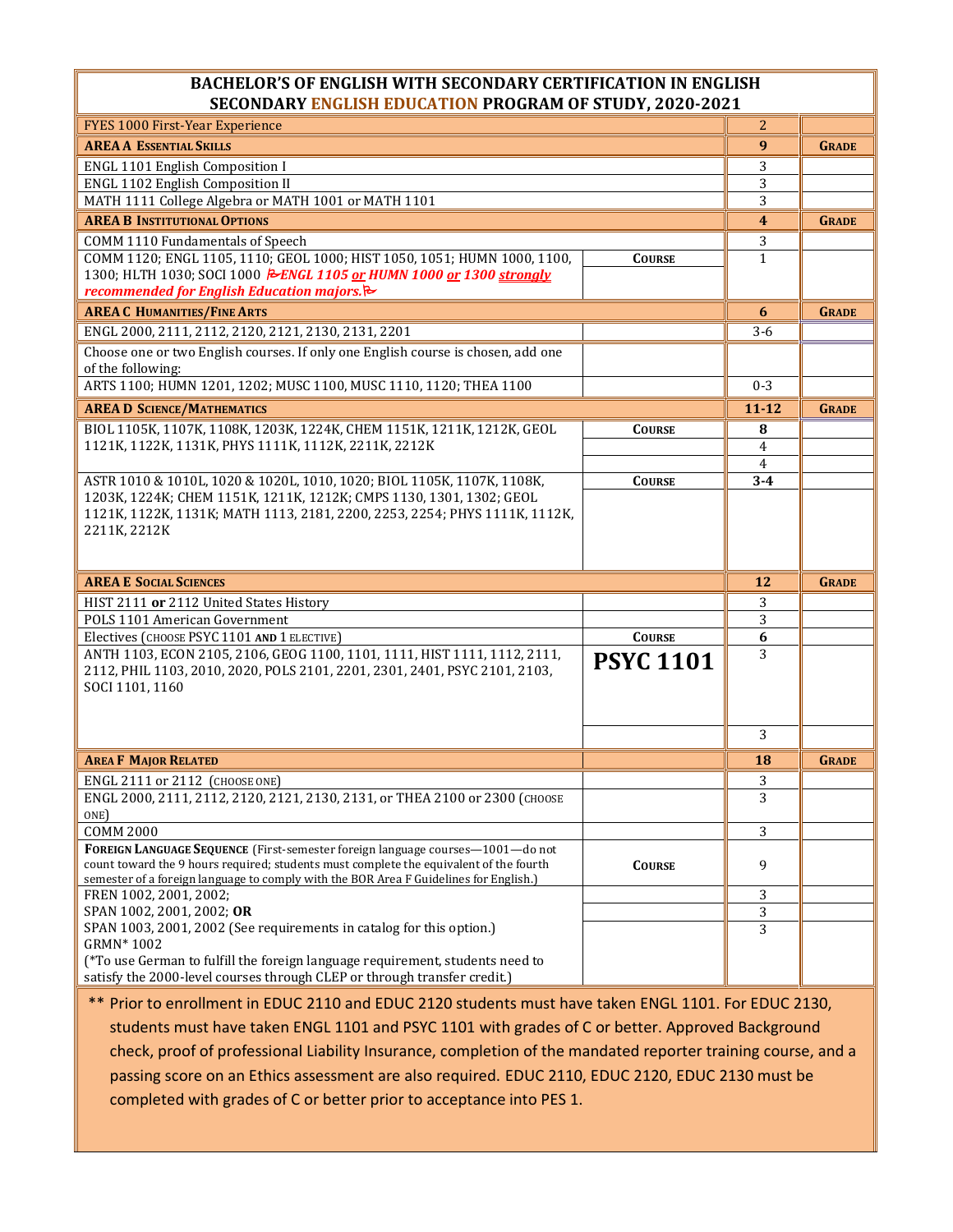| EDUC 2110 Investigating Critical & Contemp. Issues in Education (includes a 10-hour practicum)                                                                                                                                                                                                                                                                                                                                                                                                                                                                                                                                                                                                                                                                                                                                                                                                                                                                                                                                                                                                                         |                                                                                                                                                            |                                           | 3              |              |  |  |
|------------------------------------------------------------------------------------------------------------------------------------------------------------------------------------------------------------------------------------------------------------------------------------------------------------------------------------------------------------------------------------------------------------------------------------------------------------------------------------------------------------------------------------------------------------------------------------------------------------------------------------------------------------------------------------------------------------------------------------------------------------------------------------------------------------------------------------------------------------------------------------------------------------------------------------------------------------------------------------------------------------------------------------------------------------------------------------------------------------------------|------------------------------------------------------------------------------------------------------------------------------------------------------------|-------------------------------------------|----------------|--------------|--|--|
| EDUC 2120 Exploring Socio-cultural Perspectives on Diversity in Educational Contexts (includes a 10-                                                                                                                                                                                                                                                                                                                                                                                                                                                                                                                                                                                                                                                                                                                                                                                                                                                                                                                                                                                                                   |                                                                                                                                                            |                                           | 3              |              |  |  |
| hour practicum)                                                                                                                                                                                                                                                                                                                                                                                                                                                                                                                                                                                                                                                                                                                                                                                                                                                                                                                                                                                                                                                                                                        |                                                                                                                                                            |                                           |                |              |  |  |
| EDUC 2130 Exploring Teaching and Learning (includes a 10-hour practicum)                                                                                                                                                                                                                                                                                                                                                                                                                                                                                                                                                                                                                                                                                                                                                                                                                                                                                                                                                                                                                                               |                                                                                                                                                            |                                           | 3              |              |  |  |
| PHYSICAL EDUCATION                                                                                                                                                                                                                                                                                                                                                                                                                                                                                                                                                                                                                                                                                                                                                                                                                                                                                                                                                                                                                                                                                                     |                                                                                                                                                            | <b>COURSE</b>                             | $\mathbf{1}$   | <b>GRADE</b> |  |  |
| <b>PHED Activity Elective</b>                                                                                                                                                                                                                                                                                                                                                                                                                                                                                                                                                                                                                                                                                                                                                                                                                                                                                                                                                                                                                                                                                          |                                                                                                                                                            |                                           | 1              |              |  |  |
|                                                                                                                                                                                                                                                                                                                                                                                                                                                                                                                                                                                                                                                                                                                                                                                                                                                                                                                                                                                                                                                                                                                        |                                                                                                                                                            |                                           |                |              |  |  |
| $\approx$ Students must earn a C or better in <u>all</u> upper-division courses, regardless of discipline. $\approx$<br><b>BEFORE ENROLLMENT IN SEMESTER 1 (PES I), STUDENTS MUST:</b><br>pass EDUC 2110, 2120, and 2130, each with a C or better;<br>$\mathbf 0$<br>have a cumulative GPA of 2.7 (as computed by the School of Education);<br>❷<br>register for, pay for, take, and pass the GACE® Program Admissions Exams I, II, or III or show evidence<br>❸<br><sub>of</sub><br>exemption (www.mypsc.gapsc.org and www.gace.ets.org);<br>attend a Secondary Orientation Session;<br>❹<br>fill out a required application to the Secondary English Education Program and be accepted into the<br>❺<br>program before they are considered Secondary English Education majors:<br>(www.daltonstate.edu/education/pdf/secondary-education-application-packet.pdf);<br>complete ENGL 3010 and at least one other 3000-level course from the "Major Curriculum" with<br>$\bullet$<br>grades of $C$ or better.<br>Note: Students <b>must</b> complete 30 credit hours of 3000- and/or 4000-level English content courses |                                                                                                                                                            |                                           |                |              |  |  |
| before being allowed to enter PES IV-Student Teaching.                                                                                                                                                                                                                                                                                                                                                                                                                                                                                                                                                                                                                                                                                                                                                                                                                                                                                                                                                                                                                                                                 |                                                                                                                                                            |                                           |                |              |  |  |
| <b>PROFESSIONAL EDUCATION SEMESTER 1 (PES I)-FALL SEMESTER</b><br>(In order to graduate after PES Block IV, it is recommended that students complete 12 credit hours of English content<br>with the grades of $C$ or better before beginning PES Block I.)<br><b>HOURS</b><br><b>GRADE</b>                                                                                                                                                                                                                                                                                                                                                                                                                                                                                                                                                                                                                                                                                                                                                                                                                             |                                                                                                                                                            |                                           |                |              |  |  |
| EDUC 3902 Curriculum and Assessment for Sec. Teachers                                                                                                                                                                                                                                                                                                                                                                                                                                                                                                                                                                                                                                                                                                                                                                                                                                                                                                                                                                                                                                                                  |                                                                                                                                                            | <b>EDUC 3902 and EDUC 3272</b>            | 3              |              |  |  |
| EDUC 3272 Classroom Management Sec. Ed. Field Exp. I                                                                                                                                                                                                                                                                                                                                                                                                                                                                                                                                                                                                                                                                                                                                                                                                                                                                                                                                                                                                                                                                   |                                                                                                                                                            | must be taken                             | $\overline{c}$ |              |  |  |
| English Course (Choose one course from "Major Curriculum" list below.)                                                                                                                                                                                                                                                                                                                                                                                                                                                                                                                                                                                                                                                                                                                                                                                                                                                                                                                                                                                                                                                 |                                                                                                                                                            | concurrently.)                            | 3              |              |  |  |
| English Course (Choose one course from "Major Curriculum" list below.)                                                                                                                                                                                                                                                                                                                                                                                                                                                                                                                                                                                                                                                                                                                                                                                                                                                                                                                                                                                                                                                 |                                                                                                                                                            |                                           | 3              |              |  |  |
| <b>PROFESSIONAL EDUCATION SEMESTER 2 (PES II)-SPRING SEMESTER</b><br>(In order to graduate after PES Block IV, it is recommended that students complete 18 credit hours of English content with the grades of C or better<br>before beginning PES Block II.)                                                                                                                                                                                                                                                                                                                                                                                                                                                                                                                                                                                                                                                                                                                                                                                                                                                           |                                                                                                                                                            |                                           |                |              |  |  |
| EDUC 4901 Methods & Strategies for Teaching Sec. Students                                                                                                                                                                                                                                                                                                                                                                                                                                                                                                                                                                                                                                                                                                                                                                                                                                                                                                                                                                                                                                                              |                                                                                                                                                            | (EDUC 4901 and EDUC 3273<br>must be taken | 3              |              |  |  |
| EDUC 3273 Classroom Management Sec. Ed. Field Exp. II                                                                                                                                                                                                                                                                                                                                                                                                                                                                                                                                                                                                                                                                                                                                                                                                                                                                                                                                                                                                                                                                  |                                                                                                                                                            | concurrently.                             | $\overline{2}$ |              |  |  |
| English Course (Choose one course from "Major Curriculum" list below.)                                                                                                                                                                                                                                                                                                                                                                                                                                                                                                                                                                                                                                                                                                                                                                                                                                                                                                                                                                                                                                                 |                                                                                                                                                            |                                           | 3              |              |  |  |
| English Course (Choose one course from "Major Curriculum" list below.)                                                                                                                                                                                                                                                                                                                                                                                                                                                                                                                                                                                                                                                                                                                                                                                                                                                                                                                                                                                                                                                 |                                                                                                                                                            |                                           | 3              |              |  |  |
| <b>PROFESSIONAL EDUCATION SEMESTER 3 (PES III)-FALL SEMESTER</b><br>(In order to graduate after PES Block IV, it is recommended that students complete 24 credit hours of English content with the grades of C or better<br>before beginning PES Block III.)                                                                                                                                                                                                                                                                                                                                                                                                                                                                                                                                                                                                                                                                                                                                                                                                                                                           |                                                                                                                                                            |                                           |                |              |  |  |
| EDUC 3120 Teaching Diverse Learners (Sec)                                                                                                                                                                                                                                                                                                                                                                                                                                                                                                                                                                                                                                                                                                                                                                                                                                                                                                                                                                                                                                                                              |                                                                                                                                                            | (EDUC 3120 and EDUC 3274                  | 3              |              |  |  |
| EDUC 3274 Classroom Management Sec. Ed. Field Exp. III                                                                                                                                                                                                                                                                                                                                                                                                                                                                                                                                                                                                                                                                                                                                                                                                                                                                                                                                                                                                                                                                 |                                                                                                                                                            | must be taken<br>concurrently.)           | $\overline{c}$ |              |  |  |
| English Course (Choose one course from "Major Curriculum" list below.)                                                                                                                                                                                                                                                                                                                                                                                                                                                                                                                                                                                                                                                                                                                                                                                                                                                                                                                                                                                                                                                 |                                                                                                                                                            | 3                                         |                |              |  |  |
| English Course (Choose one course from "Major Curriculum" list below.)                                                                                                                                                                                                                                                                                                                                                                                                                                                                                                                                                                                                                                                                                                                                                                                                                                                                                                                                                                                                                                                 |                                                                                                                                                            |                                           | 3              |              |  |  |
| <b>PROFESSIONAL EDUCATION SEMESTER 4 (PES IV)-SPRING SEMESTER</b><br>(Students must have completed 30 credit hours of 3000- or 4000-level English courses with the grades of C or better before being allowed to enter<br>PES IV-Student Teaching.]                                                                                                                                                                                                                                                                                                                                                                                                                                                                                                                                                                                                                                                                                                                                                                                                                                                                    |                                                                                                                                                            |                                           |                |              |  |  |
| EDUC 4953 Teaching Internship Seminar                                                                                                                                                                                                                                                                                                                                                                                                                                                                                                                                                                                                                                                                                                                                                                                                                                                                                                                                                                                                                                                                                  |                                                                                                                                                            | (EDUC 4955, EDUC 4953,                    | 1              |              |  |  |
| EDUC 4955 Internship in Sec. School English                                                                                                                                                                                                                                                                                                                                                                                                                                                                                                                                                                                                                                                                                                                                                                                                                                                                                                                                                                                                                                                                            |                                                                                                                                                            | and READ 3456 must be                     | 8              |              |  |  |
| taken concurrently.)<br>READ 3456 Reading Across the Curriculum for Sec. Ed. Teachers                                                                                                                                                                                                                                                                                                                                                                                                                                                                                                                                                                                                                                                                                                                                                                                                                                                                                                                                                                                                                                  |                                                                                                                                                            | 3                                         |                |              |  |  |
| <b>MAJOR CURRICULUM</b>                                                                                                                                                                                                                                                                                                                                                                                                                                                                                                                                                                                                                                                                                                                                                                                                                                                                                                                                                                                                                                                                                                |                                                                                                                                                            |                                           | 30             | <b>GRADE</b> |  |  |
| ENGL 3010 Introduction to Literary Studies                                                                                                                                                                                                                                                                                                                                                                                                                                                                                                                                                                                                                                                                                                                                                                                                                                                                                                                                                                                                                                                                             | <b>PENGL 3010 must be taken in the student's first semester;</b><br>may be taken as a co-requisite with two other 3000-level<br>English courses. $\approx$ |                                           | 3              |              |  |  |